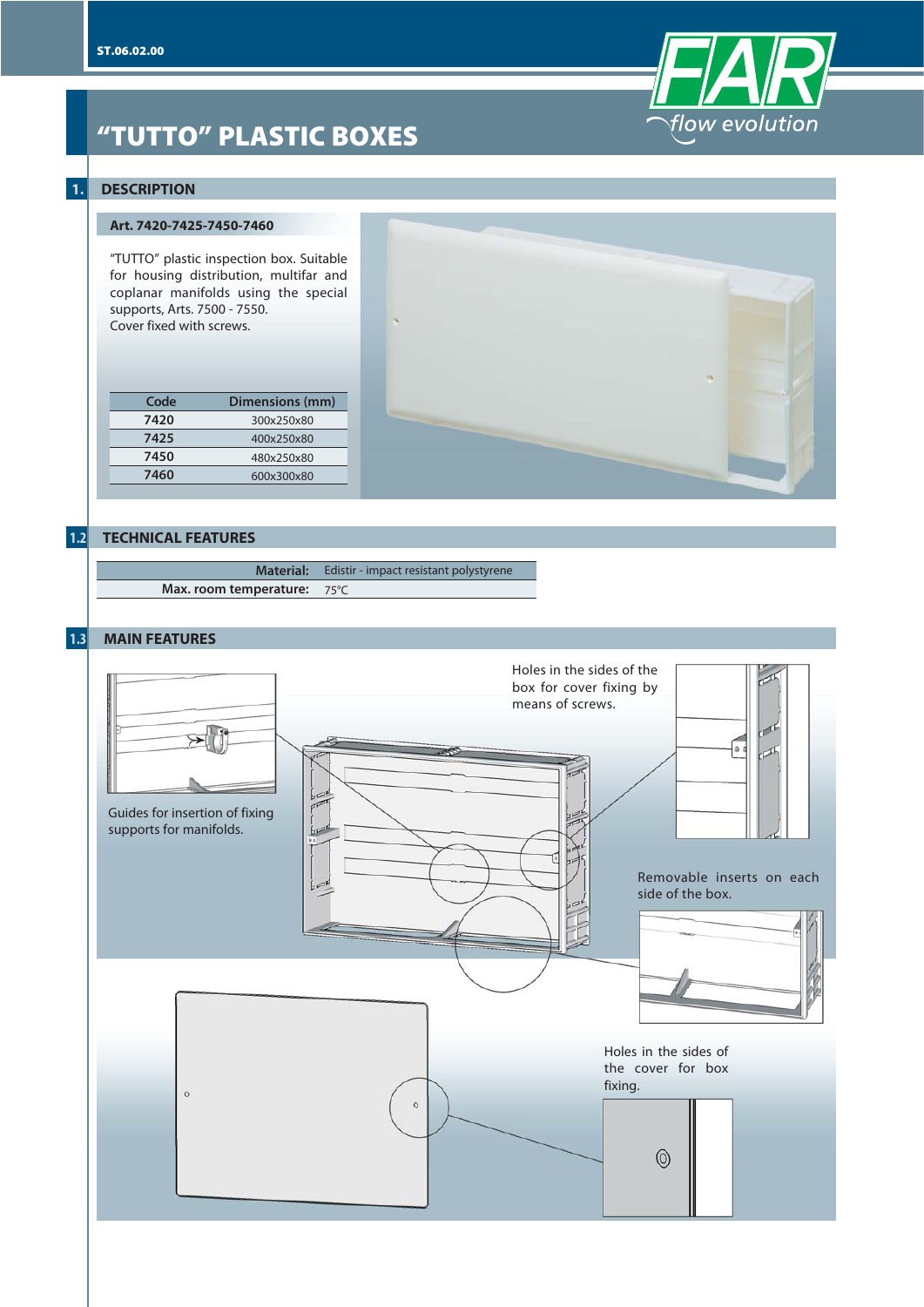

## **2. INSTALLATION**

Once the wall recess is ready, before mounting the "TUTTO" inspection box it is recommended that the "windows" located on the sides, which are necessary for passing pipe through the box, be removed.

**Art. 7500 2**

"TUTTO" box is wall mounted in a manner depending on the type of manifold used in system. When using coplanar manifolds, it is recommended that the 'TUTTO' inspection box be installed in a vertical position. For location and fixing it is necessary to utilize the central guide on the box base, making use of supports Art. 7500.

When using other types of manifolds such as distribution and 'multifar' modular manifolds it is recommended that "TUTTO" inspection box be installed in a horizontal position. For placement and fixing it is necessary to utilize the two external guides, making use of supports Art. 7550.

The lower support will be used when the manifold is located in the upper position, while the higher support is for use for a manifold installed at the bottom; this configuration permits the pipework for the upper manifold to pass behind the lower one.

The supports - on which the manifolds are fixed – are made of plastic material able to withstand temperatures up to 100°C. Their insertion into the dovetail grooves is made possible by a thickening at the centre, as shown in the picture.

**4**

**5**

For fixing of a distribution or "multifar" manifold the latter must be located in the circular apertures of the supports. To carry this out, it is essential that the supports are already installed on the box and that the tongue is pulled down to make insertion of the manifold easier. Once inserted the manifold is locked in position by means of screws.





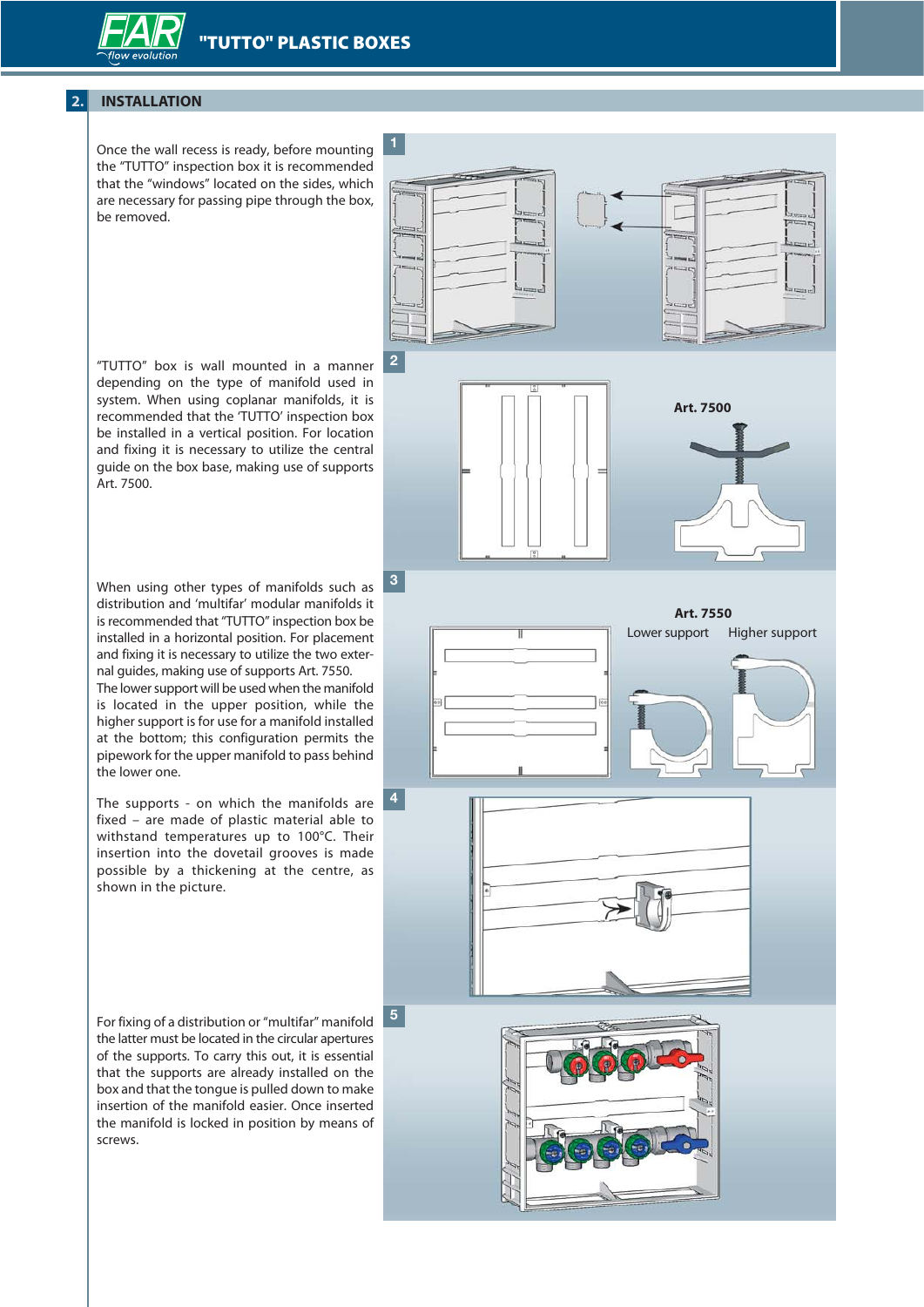

manifold on the support.



**3. MANIFOLDS FOR INSTALLATION IN BOXES: Art. 7420 - 7425 - 7450 - 7460**

## **Multifar manifolds**

all construction work is completed.

|             | With air vent valve and ball valve         |                |                 |  |
|-------------|--------------------------------------------|----------------|-----------------|--|
| <b>SIZE</b> | <b>CENTRE LINE</b><br><b>BETWEEN PORTS</b> | <b>OUTLETS</b> | <b>ART, BOX</b> |  |
| $3/4" - 1"$ | 45 mm                                      | 2              | 7420            |  |
| $3/4" - 1"$ | 45 mm                                      | 3              | 7425            |  |
| $3/4" - 1"$ | 45 mm                                      | 4              | 7425            |  |
| $3/4" - 1"$ | 45 mm                                      | 5              | 7450            |  |
| $3/4" - 1"$ | 45 mm                                      | 6              | 7460            |  |
| $3/4" - 1"$ | 45 mm                                      | 7              | 7460            |  |
| $3/4" - 1"$ | 45 mm                                      | 8              | 7460            |  |
| 3/4"        | 45 mm                                      | 9              | 7460            |  |

| With plug and ball valve |                      |                |                 |
|--------------------------|----------------------|----------------|-----------------|
| <b>SIZE</b>              | <b>CENTRE LINE</b>   | <b>OUTLETS</b> | <b>ART. BOX</b> |
|                          | <b>BETWEEN PORTS</b> |                |                 |
| $3/4" - 1"$              | 45 mm                | 2              | 7420            |
| $3/4" - 1"$              | 45 mm                | 3              | 7420            |
| $3/4" - 1"$              | 45 mm                | 4              | 7425            |
| $3/4" - 1"$              | 45 mm                | 5              | 7425            |
| $3/4" - 1"$              | 45 mm                | 6              | 7450            |
| $3/4" - 1"$              | 45 mm                | 7              | 7460            |
| $3/4" - 1"$              | 45 mm                | 8              | 7460            |
| $3/4" - 1"$              | 45 mm                | 9              | 7460            |
| $3/4" - 1"$              | 45 mm                | 10             | 7460            |



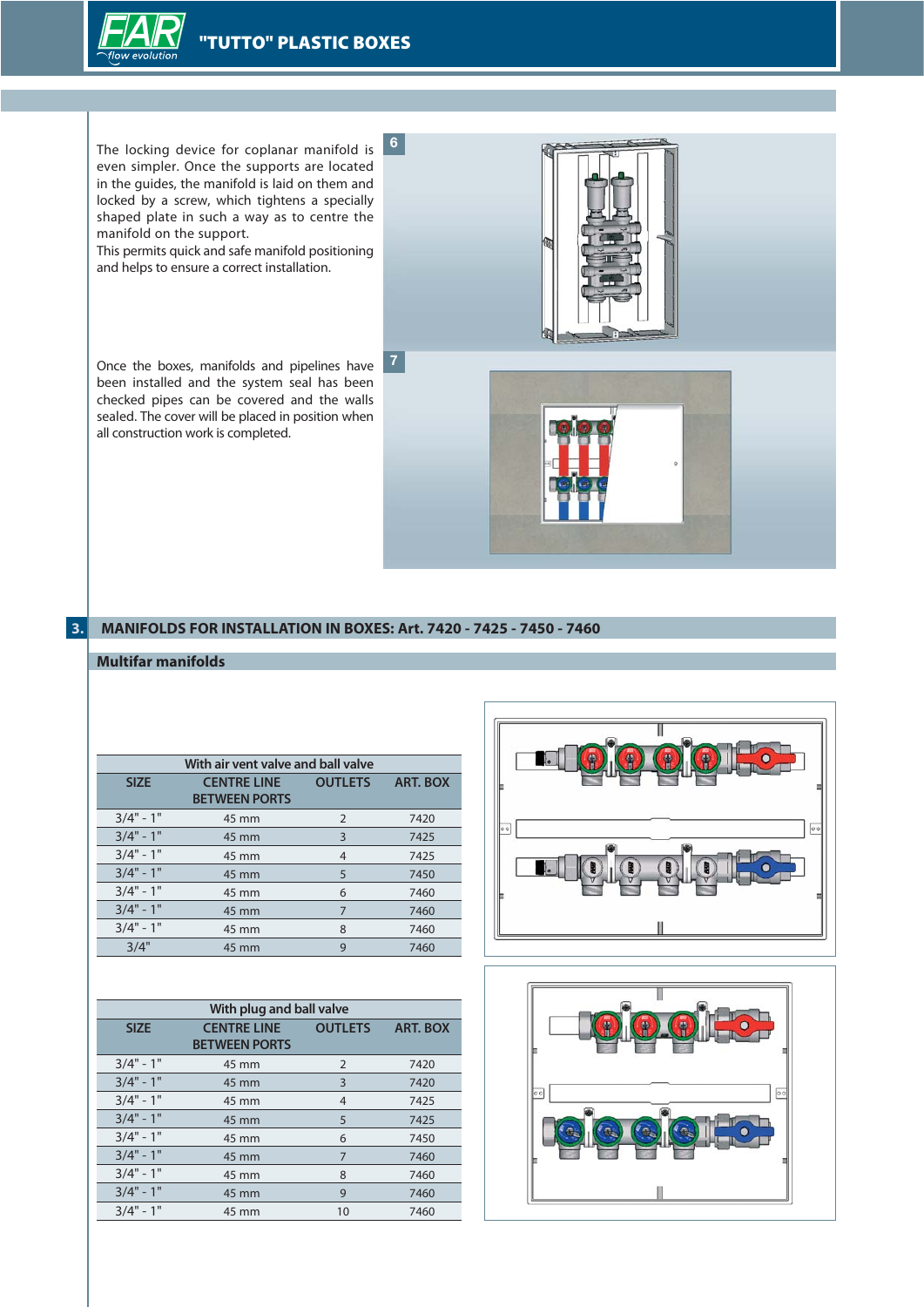

## **Distribution manifolds with 50mm centre line between ports**

| With air vent valve and ball valve                        |       |                         |                 |
|-----------------------------------------------------------|-------|-------------------------|-----------------|
| <b>CENTRE LINE</b><br><b>SIZE</b><br><b>BETWEEN PORTS</b> |       | <b>OUTLETS</b>          | <b>ART. BOX</b> |
| $3/4" - 1"$                                               | 50 mm | $\overline{2}$          | 7420            |
| $3/4" - 1"$                                               | 50 mm | $\overline{\mathbf{3}}$ | 7425            |
| $3/4" - 1"$                                               | 50 mm | $\overline{4}$          | 7425            |
| $3/4" - 1"$                                               | 50 mm | 5                       | 7450            |
| $3/4" - 1"$                                               | 50 mm | 6                       | 7460            |
| $3/4" - 1"$                                               | 50 mm |                         | 7460            |
| $3/4" - 1"$                                               | 50 mm | 8                       | 7460            |

| With plug and ball valve |                                            |                |                 |
|--------------------------|--------------------------------------------|----------------|-----------------|
| <b>SIZE</b>              | <b>CENTRE LINE</b><br><b>BETWEEN PORTS</b> | <b>OUTLETS</b> | <b>ART. BOX</b> |
| $3/4" - 1"$              | 50 mm                                      | 2              | 7420            |
| $3/4" - 1"$              | 50 mm                                      | 3              | 7420            |
| $3/4" - 1"$              | 50 mm                                      | 4              | 7425            |
| $3/4" - 1"$              | 50 mm                                      | 5              | 7425            |
| $3/4" - 1"$              | 50 mm                                      | 6              | 7450            |
| $3/4" - 1"$              | 50 mm                                      | 7              | 7460            |
| $3/4" - 1"$              | 50 mm                                      | 8              | 7460            |
| $3/4" - 1"$              | $50 \text{ mm}$                            | 9              | 7460            |





## **Distribution manifolds with 36mm centre line between ports**

| With air vent valve and ball valve |                                            |                |                 |
|------------------------------------|--------------------------------------------|----------------|-----------------|
| <b>SIZE</b>                        | <b>CENTRE LINE</b><br><b>BETWEEN PORTS</b> | <b>OUTLETS</b> | <b>ART. BOX</b> |
| $3/4" - 1"$                        | 36 mm                                      | $\overline{2}$ | 7420            |
| $3/4" - 1"$                        | 36 mm                                      | 3              | 7425            |
| $3/4" - 1"$                        | 36 mm                                      | 4              | 7425            |
| $3/4" - 1"$                        | 36 mm                                      | 5              | 7450            |
| $3/4" - 1"$                        | 36 mm                                      | 6              | 7460            |
| $3/4" - 1"$                        | 36 mm                                      | 7              | 7460            |
| $3/4" - 1"$                        | 36 mm                                      | 8              | 7460            |
| $3/4" - 1"$                        | 36 mm                                      | 9              | 7460            |
| $3/4" - 1"$                        | 36 mm                                      | 10             | 7460            |
| 3/4"                               | 36 mm                                      | 11             | 7460            |

| With plug and ball valve |                                            |                |                 |
|--------------------------|--------------------------------------------|----------------|-----------------|
| <b>SIZE</b>              | <b>CENTRE LINE</b><br><b>BETWEEN PORTS</b> | <b>OUTLETS</b> | <b>ART. BOX</b> |
| $3/4" - 1"$              | 36 mm                                      | $\overline{2}$ | 7420            |
| $3/4" - 1"$              | 36 mm                                      | 3              | 7420            |
| $3/4" - 1"$              | 36 mm                                      | $\overline{4}$ | 7425            |
| $3/4" - 1"$              | 36 mm                                      | 5              | 7425            |
| $3/4" - 1"$              | 36 mm                                      | 6              | 7425            |
| $3/4" - 1"$              | 36 mm                                      | 7              | 7450            |
| $3/4" - 1"$              | 36 mm                                      | 8              | 7450            |
| $3/4" - 1"$              | 36 mm                                      | $\mathbf{Q}$   | 7450            |
| $3/4" - 1"$              | 36 mm                                      | 10             | 7460            |
| $3/4" - 1"$              | 36 mm                                      | 11             | 7460            |
| $3/4" - 1"$              | 36 mm                                      | 12             | 7460            |

#### **SIZE CENTRE LINE BETWEEN PORTS OUTLETS ART. BOX** 12/4" 49 mm 4 7420<br>3/4" 49 mm 6 7420 19 14" 49 mm 6 7420<br>
19 14" 49 mm 8 7425 49 mm 8 7425<br>49 mm 10 7425 12/4" 49 mm 10 7425<br>
29 mm 12 7450 49 mm **Coplanar manifolds**

**Coplanar manifolds with manual controls B**

| <b>SIZE</b>    | <b>CENTRE LINE</b><br><b>BETWEEN PORTS</b> | <b>OUTLETS</b> | <b>ART. BOX</b> |
|----------------|--------------------------------------------|----------------|-----------------|
| $3/4$ ", $1$ " | 40 mm                                      | $4 + 4$        | 7425            |
| $3/4$ ", $1$ " | 40 mm                                      | $6 + 6$        | 7450            |
| $3/4$ ", $1$ " | 40 mm                                      | $8 + 8$        | 7460            |





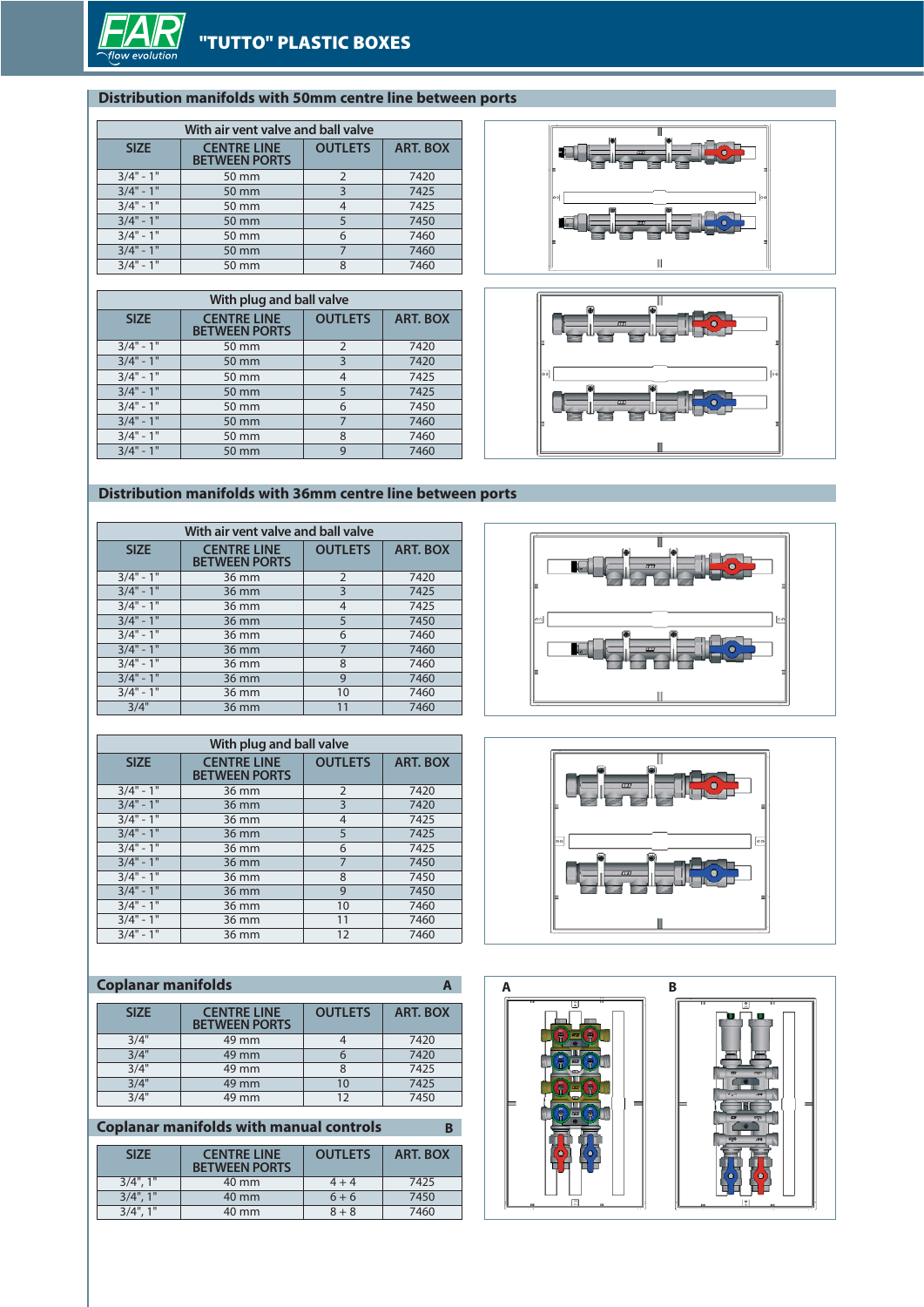## **4. DESCRIPTION AND TECHNICAL FEATURES**

## **Art. 7410**

"TUTTO"' plastic inspection box. Suitable for installation of zone valves and thermo-electric manifolds for heating systems. To fix the manifolds in the box use the supports (Arts. 7500 - 7550).

The cover can be fixed with an interference fit, or with screws.

| Code    | Sizes (mm)  |
|---------|-------------|
| 7410 50 | 500x350x100 |
| 741070  | 700x410x100 |
| 7410 90 | 900x410x100 |



#### **4.1 MAIN FEATURES**

Inspection box, Art. 7410, is suitable for installation of zone valves and thermo-electric manifolds for heating systems.



## **5. INSTALLATION**

On each side of the box there are removable inserts for pipeline connections. On the top of the box a mesh is provided in order to simplify installation using mortar or cement. Manifolds supports have to be inserted into the guides by placing the lower support (1) into the guide on the top and the higher one (2) into the guide on the bottom.

N.B. For correct installation the upper side of box should be inside, or at least aligned with, the line of finished wall.